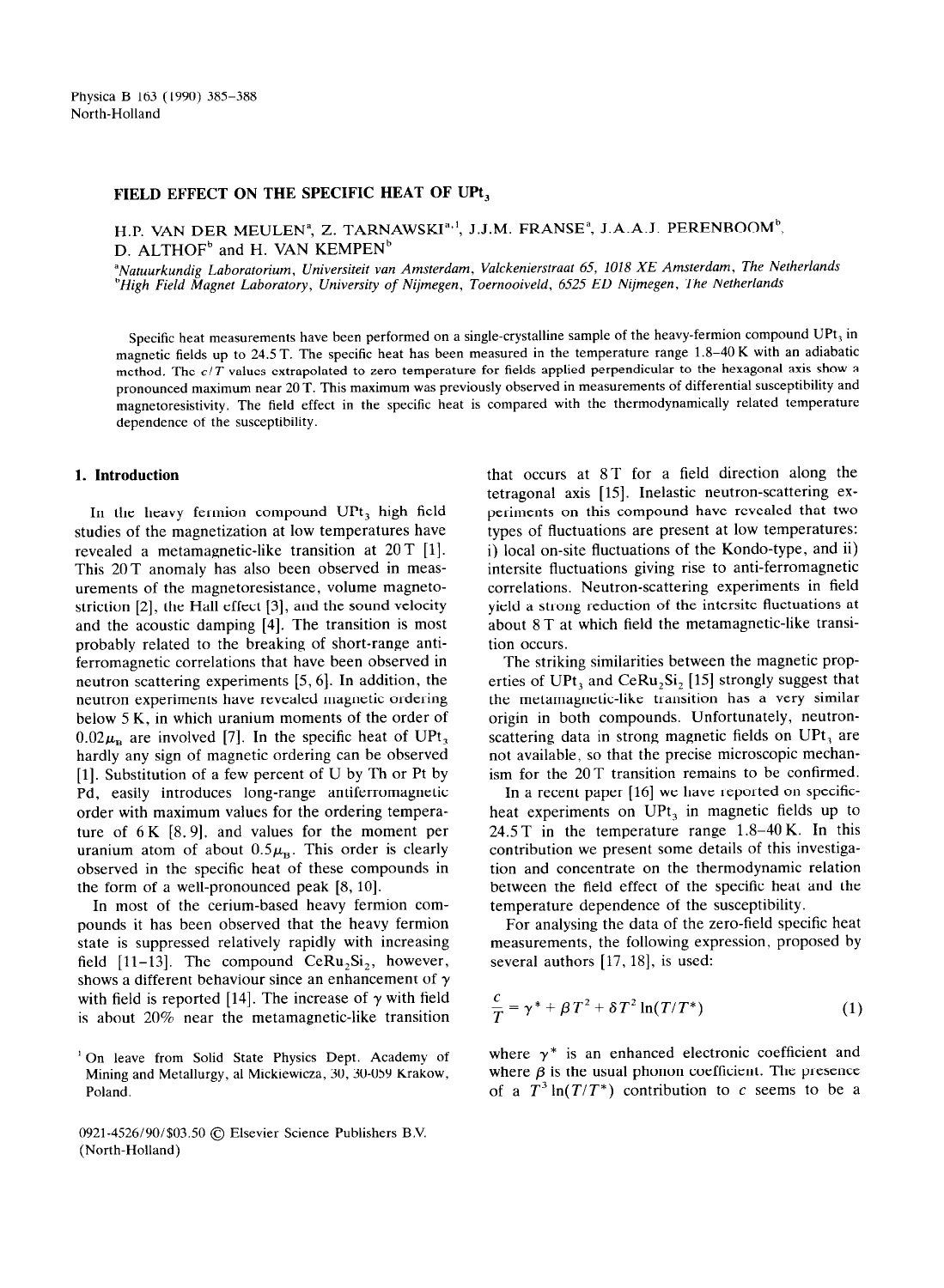logical consequence of many-body interactions as it results within different theoretical frameworks: i) the paramagnon approach for ferromagnetic spinfluctuations [19], ii) quasiparticle interactions with small momentum transfer processes in the Fermi-liquid approach [20], and iii) a Fermi liquid theory of the Kondo lattice with the  $1/N$ -Kondo-boson expansion [21]. An extended paramagnon model including Fermi surface geometry has recently been used by Ihle and Fehske  $[22]$  to interpret the specific heat data of UPt<sub>3</sub>, including pressure effects. The Fermi liquid model has been explored in detail by Coffey and Pethick [23]. Both types of analysis justify the use of a  $T^3 \ln(T/T^*)$ term in the specific heat. In the Fermi liquid picture the enhancement of  $\gamma^*$  corresponds to an enhancement of the effective mass, whereas  $\delta$  yields information about the interaction between the quasiparticles via the Landau parameter  $A_0^a$ . In the analysis we introduce the parameter  $\beta^*$  which is composed of two terms  $\beta^* = \beta - \delta \ln T^*$ , where  $\beta$  is the coefficient of the cubic phonon term in  $c$  and  $T^*$  a characteristic temperature for the quasiparticle interaction.

## 2. **Experimental**

The single-crystalline sample (mass 2.356 g) used in the specific heat experiment was of a cubic shape  $(5 \times 5 \times 5 \text{ mm}^3)$  with the cubic axes parallel to the main crystallographic directions.

High-field specific heat measurements have been performed at the High Field Magnet Laboratory [24] of the University of Nijmegen, using the 20T Bittertype of coil and the 25 T hybrid magnet (superconducting magnet 8 T. Bitter coil 17 T). The experiments were performed in an adiabatic way with a sapphire sample holder equiped with a ruthenium-oxide thermometer and a nickel-chromium film as heater. Details of the experimental set up and of the  $YBa<sub>3</sub>Cu<sub>3</sub>O<sub>3</sub>$ -shield used to shield the magnetic field ripples of the Bitter magnet are to be found in ref.  $[16]$ .

#### 3. **Results and discussion**

The specific heat has been measured in zero held and in magnetic fields of 10, 14, 16, 18, 20, 21, 23 and 24.5 T, applied along the  $a$ -axis in the hexagonal plane. For magnetic fields of 0 and 20T the specific heat has been measured up to 40 K. Above 25 K, the experimental data for the two field values almost

coincide. The experimental results of the specific heat of UPt<sub>3</sub> are shown in fig. 1 in a plot of  $c/T$  versus T for temperatures below 10 K. Starting at 10 K the *c/T*  values start to decrease with applied magnetic fields down to the cross-over temperature that is about 3.5 K around 20T. Below the cross-over temperature, positive field effects are observed, the largest at 20T where at 1.8 K an increase of  $c/T$  of 100 mJ mol<sup>-1</sup> K <sup>2</sup> is found. Above 20T a depression of the heavyfermion ground state starts. This is in agreement with the results recently obtained by Miiller et al. [25]. Experiments with fields up to 12 T, applied parallel to the hexagonal axis, show no significant variation in the specific heat with magnetic field. This is in agreement with the result reported by Stewart et al. [12].



Fig. I. The specific heat of single-crystalline UPt, in a plot of  $c/T$  vs. T at different field strengths. (a):  $\Box$  (0 T), + (10 T),  $\Delta$  (14T),  $\times$  (16T),  $\nabla$  (18T). (b):  $\square$  (0T),  $\nabla$  (18T), + (20 T),  $\times$  (23 T),  $\bullet$  (24.5 T). Fields have been applied along the  $a$ -axis in the hexagonal plane. The full curves represent fits to eq. (1) at different fields, extrapolated to  $T = 0$ .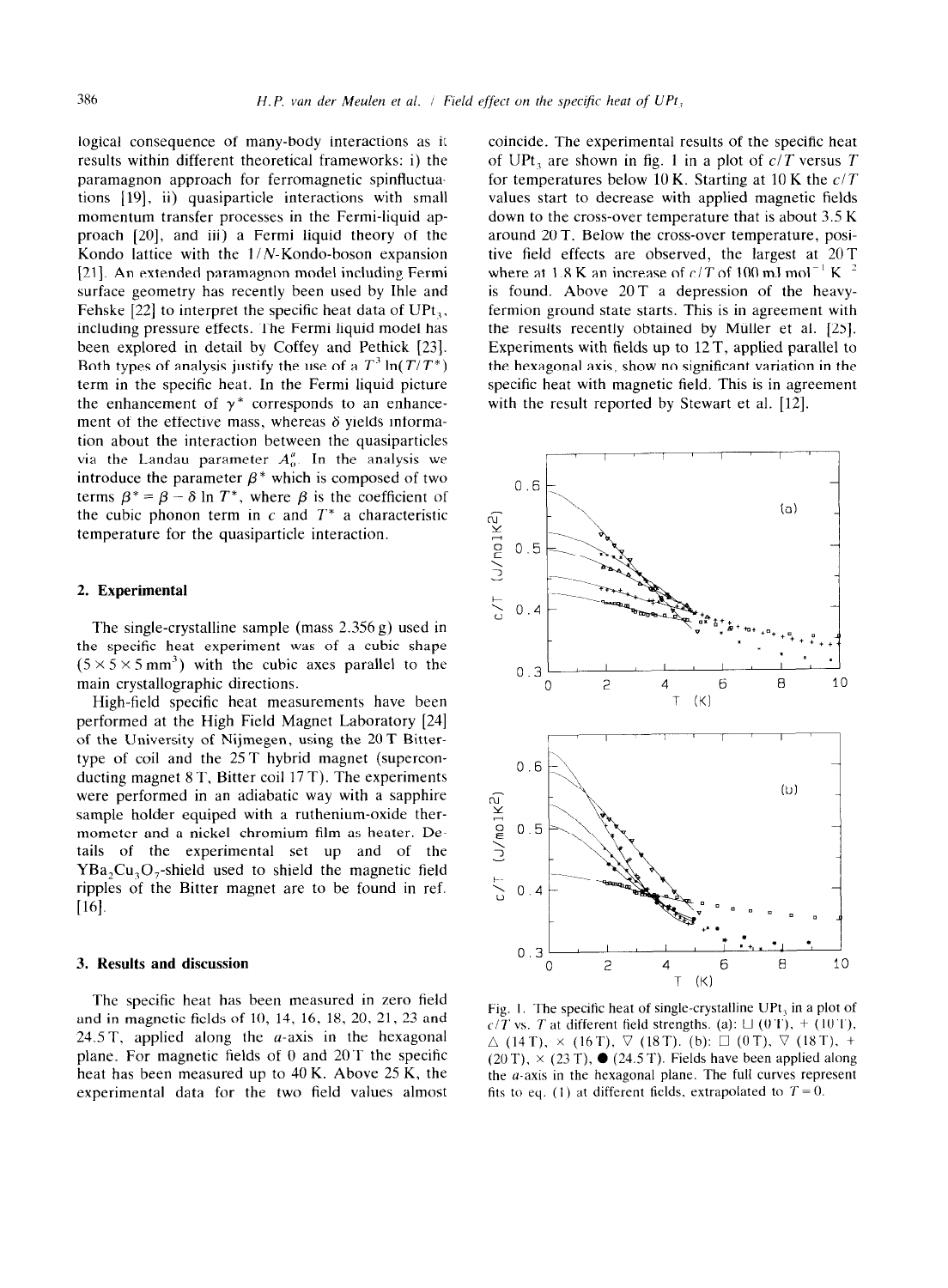Equation (1) has been applied to the specific heat data in zero field by different authors (see the discussion in ref. [16]). We can conclude from these references that a fit must be limited to the data below 5 K. Still sample dependencies in the values of  $\beta^*$  and  $\delta$ can be observed as well as quite different results between different groups.

In our case eq. (1) is also applied to specific heat data measured in magnetic field. Deviations of the experimental data from the fit with eq.  $(1)$  up to  $5K$ are below 1% for all field values. The values of  $\beta^*$  and  $\delta$  both have their extreme values at 20 T but still have an error of 10% over the whole field range. According to our experience with the fitting procedures in the limited temperature interval 1.8-5 K we estimate the accuracy of  $\gamma^*$  to be of the order of 1-2%. In fig. 2 we present the field dependence of the coefficient  $\gamma^*$ . A pronounced maximum is found at 20T. The present zero-field value for the coefficient  $\gamma^*$  is very much the same as that reported by other authors.

By using thermodynamic relations we can connect the specific heat in field with the temperature dependence of the susceptibility. From the appropriate Maxwell relation we derive:

$$
\frac{\partial c/T}{\partial B} = \frac{\partial^2 M}{\partial T^2} = H \frac{\partial^2 M/H}{\partial T^2} \,. \tag{2}
$$

Measurements of *M/H* at low field show a maximum at 19 K and a quadratic increase with temperature at the low temperature side  $[1]$ , see fig. 3. According to eq. (2) this implies an enhancement of the specific



Fig. 2. The coefficient  $\gamma^*$  as a function of the magnetic field applied along the a-axis, resulting from an analysis of the specific heat data for  $UPt_3$  (shown in fig. 1) with the expression  $c/T = \gamma^* + \beta^*T^2 + \delta T^2 \ln T$ .



Fig. 3. The temperature dependence of the susceptibility *M/H* of UPt, measured at a field of 1.3T parallel to the a-axis. The full curve represents a fit to  $M(T)/H =$  $M(0)/H + aT^2$ , the broken curve is a smooth line connecting the datapoints.

heat at low temperatures with field, as is confirmed by the measurements shown in fig. 1. Again according to eq. (2), we expect the field derivative of *c/T* to change sign at the inflection point of the *M/H-T* curve. From fig. 3 we deduce a temperature of about  $8K$  for this inflection point. Previous specific heat experiments by Frings et al. [l] indicate a crossing of specific heat curves in zero field and in 5 T near 7 K. In our case we observe a crossing of the  $c(10 \text{ T})/T$  and  $c(0 \text{ T})/T$ curves again near 7 K. Apparently below 10 T, there is hardly any field effect on the temperature where  $\partial(c/T)/\partial B$  changes sign. The temperature of the inflection point in the *M/H-T* curve and the temperature where the field effect on the specific heat is zero, almost coincide. At further increasing the field above 10 T, the crossover of the  $c(B)/T$  and  $c(0)$   $T$  curves occurs at lower temperatures, indicating a shift to lower temperatures of the inflection point in the  $M(H)/H-T$  curve.

In a quantitative analysis we deduce from the specific heat data the change  $\Delta c(T=0)/T$  to be  $27 \times 10^{-3}$  J/mol K<sup>2</sup>, where  $\Delta c = c(10 \text{ T}) - c(0 \text{ T}).$ Using a low temperature quadratic fit to the data of fig. 3 (obtained for a low field of 1.3 T) we calculate with eq. (2) a value for  $\Delta c(T=0)/T$  of  $35 \times 10^{-3}$  J/ mol  $K^2$ , in satisfactory agreement with the analysis of the specific heat data. In summary we conclude that a thermodynamic analysis of the field effect of the specific heat and the temperature dependence of the susceptibility leads to a consistent picture of the thermomagnetic measurements on UPt,.